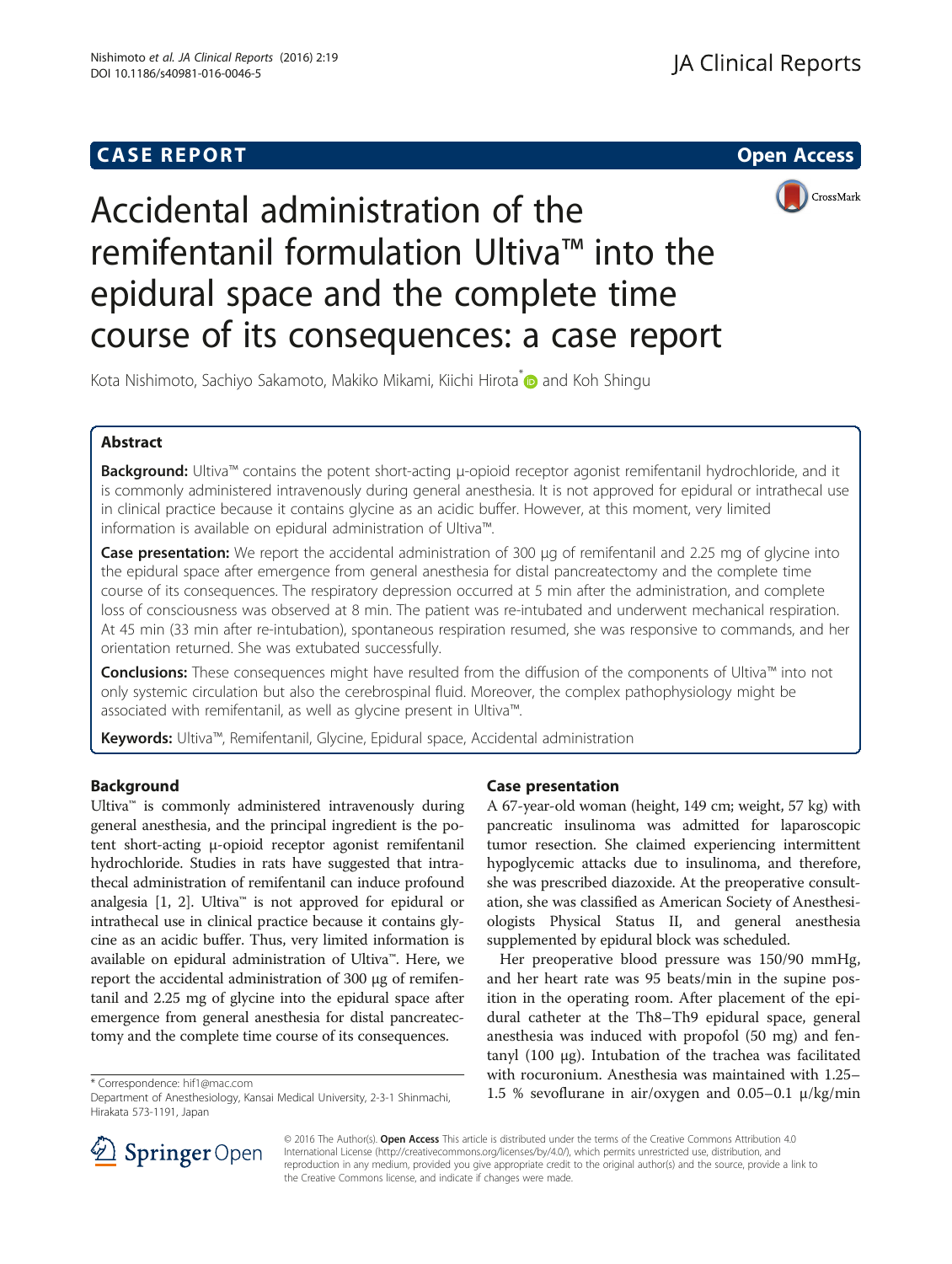remifentanil. Additionally, levobupivacaine (0.25 %) was intermittently administered into the epidural space. The surgery lasted for 5 h and 7 min and was uneventful. The estimated blood loss was 377 mL, and a total of 3900 mL of crystalloid fluid was infused during the perioperative period. The urine output was 1880 mL. The patient emerged from anesthesia promptly and was successfully extubated. After extubation, she was alert and fully responsible. Her respiratory rate was 16 breaths/ min, and her  $SpO<sub>2</sub>$  level was 100 % under 3 L/min  $O<sub>2</sub>$ insufflation. However, she complained of abdominal pain, and 3 mL of a solution, which was believed to be 0.25 % levobupivacaine, was administered into the epidural space. At 3 min after administration, her pain subsided; however, the  $SpO<sub>2</sub>$  level decreased to 95 %. At this time point, she was alert and responsible and could take a deep breath in response to a command. At 5 min, the  $SpO<sub>2</sub>$  level decreased to 90 %, and her conscious level reduced to Japan Coma Scale (JCS) 30. At this time point, it was found that the solution administered was 3 mL of Ultiva™ (100 μg/mL) dissolved in 0.9 % NaCl. At 8 min, her SpO<sub>2</sub> level was 93 % and conscious level was JCS200. She underwent mask ventilation for 5 min; however, the consciousness level did not improve. At 13 min after administration, her trachea was intubated, with 100 mg of propofol. A muscle relaxant was not used. Because spontaneous respiration was not detected after intubation, she underwent mechanical ventilation. At 45 min (33 min after re-intubation), spontaneous respiration resumed, she was responsive to commands, and her orientation returned. She was extubated successfully and was transferred to the ward. On assessment, she did not demonstrate any neurological deficit.

#### Discussion

We reported the accidental epidural administration of the potent opioid reagent Ultiva™ and the complete time course of its consequences.

In our case, the first symptom was a decrease in the  $SpO<sub>2</sub>$  level, which was detected 3 min after the epidural administration of Ultiva™ solution. Intriguingly, at 10 min, spontaneous respiration was preserved. According a pharmacokinetics model [[3, 4](#page-2-0)], after intravenous bolus administration of 300 μg of remifentanil, the peak whole blood concentration of remifentanil rapidly reached 33 ng/mL and then the concentration decreased rapidly to 1.53 ng/mL within 15 min and after 30 min the concentration decreased to 0.058 ng/ml. In contrast, the effect site concentration peaked to 17.2 ng/mL and then decreased to 2.3 ng/mL within 15 min. Thus, the time course of our case differs from that of the pharmacokinetics model. The discrepancy may have been caused by a delay in the diffusion of remifentanil from the epidural space to systemic circulation or by diffusion of remifentanil from the epidural space to the cerebrospinal fluid. The diffusion of remifentanil from the epidural space to the cerebrospinal fluid is supported by the fact that respiratory suppression and consciousness disturbance continued for more than 40 min in our case. These consequences would have not occurred for such a long duration if the effects were systemic.

In the present case, we used a 2 mg formulation of Ultiva™, which contains 15 mg of glycine as an adjunct. Thus, the consequences might be partly due to the effects of glycine on the central nervous system, in addition to the effects of remifentanil. Glycine has been shown to be not only an inhibitory neurotransmitter but also an N-methyl-D-aspartate receptor coactivator [[5, 6](#page-2-0)]. A previous study reported that intrathecal administration of Ultiva™ to substantia gelatinosa neurons hyperpolarized the membrane potentials and depressed presynaptic glutamate release predominantly through the activation of glycine receptors [[7\]](#page-2-0). Moreover, intrathecal glycine was shown to cause reversible motor impairment in a rat model [[1\]](#page-2-0).

In this case, we did not use naloxone to antagonize the effect of remifentanil to alleviate the adverse phenomena based on the two reasons. We thought that if the disturbance of consciousness and loss of spontaneous respiration was due to the effect of remifentanil, the symptoms may disappear soon. However, intravenous administration of naloxone might be a causal treatment and have elucidated the etiology of the symptoms.

A previous report presented a case of epidural administration of 567 μg of remifentanil hydrochloride before induction of general anesthesia [\[8](#page-2-0)]. In that case, the patient became unconscious and developed rigidity of the chest and abdominal muscles. General anesthesia was introduced immediately after the administration, and therefore, the complete time course of the consequences was not demonstrated. In contrast, in our case, rigidity of the chest and abdominal muscles was not observed. In addition, our case demonstrated the full time course of respiratory suppression and consciousness disturbance. Therefore, to our knowledge, this is the first report of the complete time course of the consequences of epidural administration of Ultiva™.

The sole cause of the accident described in this case is certainly the wrong administration of Ultiva™ solution into the epidural space. The more intensive attention should have be paid to "five rights" concept including right patient, right drug, right dose, right route, and right time [[9\]](#page-2-0). The differential usage of syringe (e.g., volume and color) for venous and epidural administration might have prevented the occurrence of the incident.

In the morning of postoperative day (POD) 1, the patient was fully alert and responsive. Neither sensory nor motor neurological disturbance was observed. The